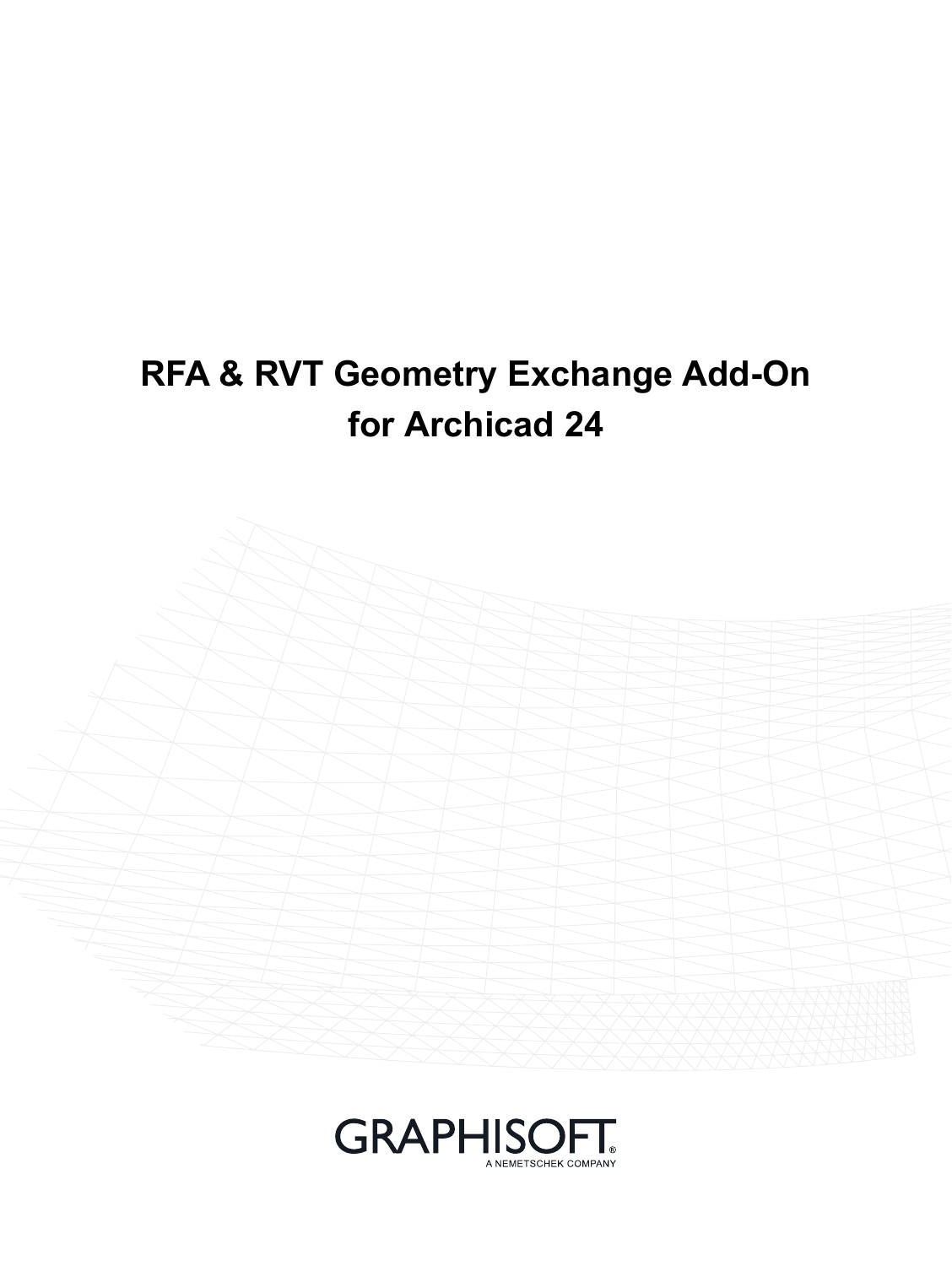#### **GRAPHISOFT®**

Visit the GRAPHISOFT website at *[www.graphisoft.com](https://www.graphisoft.com)* for local distributor and product availability information.

#### **RFA & RVT Geometry Exchange Add-On for Archicad 24**

Copyright © 2020 by GRAPHISOFT, all rights reserved. Reproduction, paraphrasing or translation without express prior written permission is strictly prohibited.

#### **Trademarks**

Archicad® is a registered trademark of GRAPHISOFT. All other trademarks are the property of their respective holders.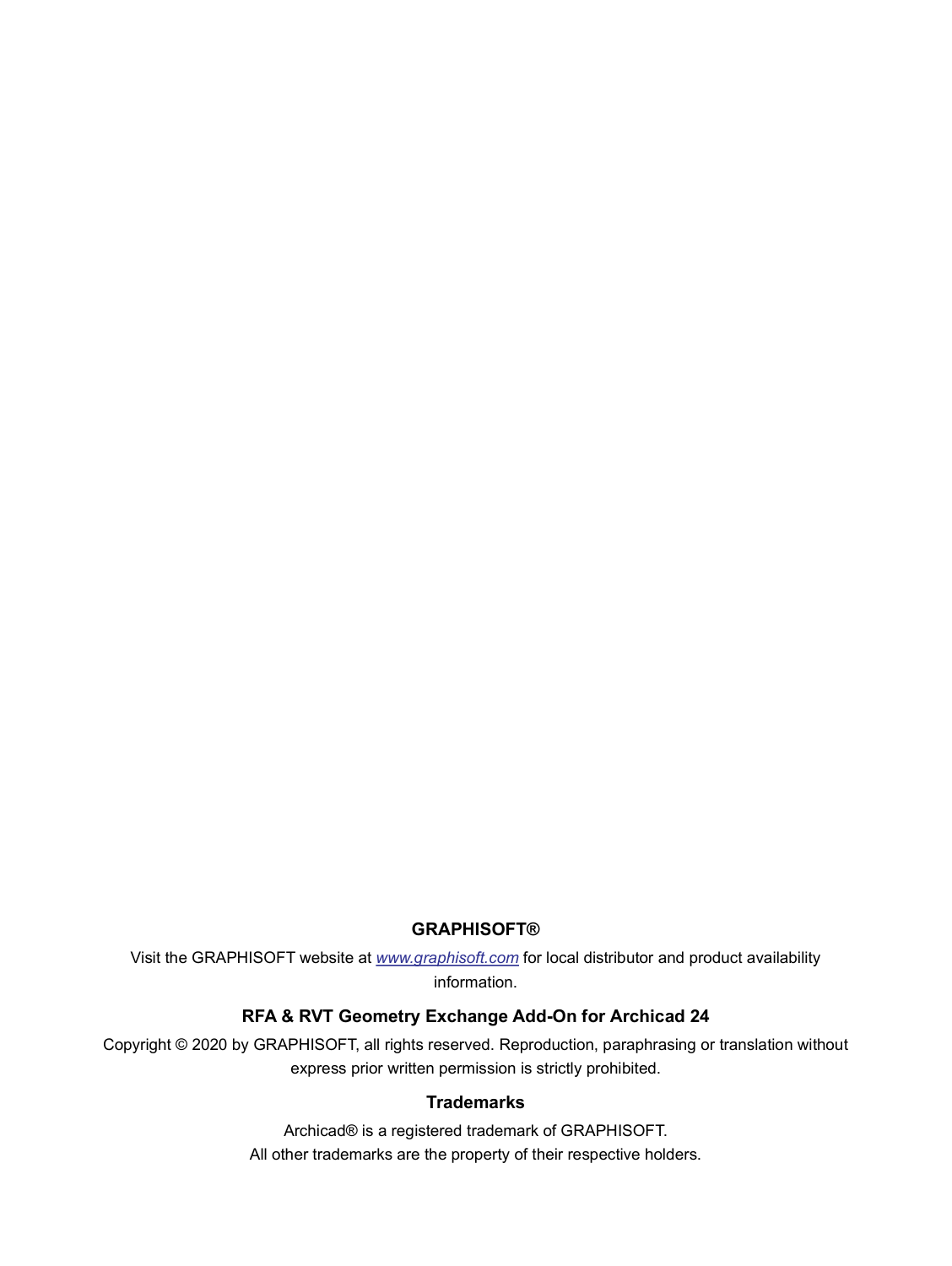# **Contents**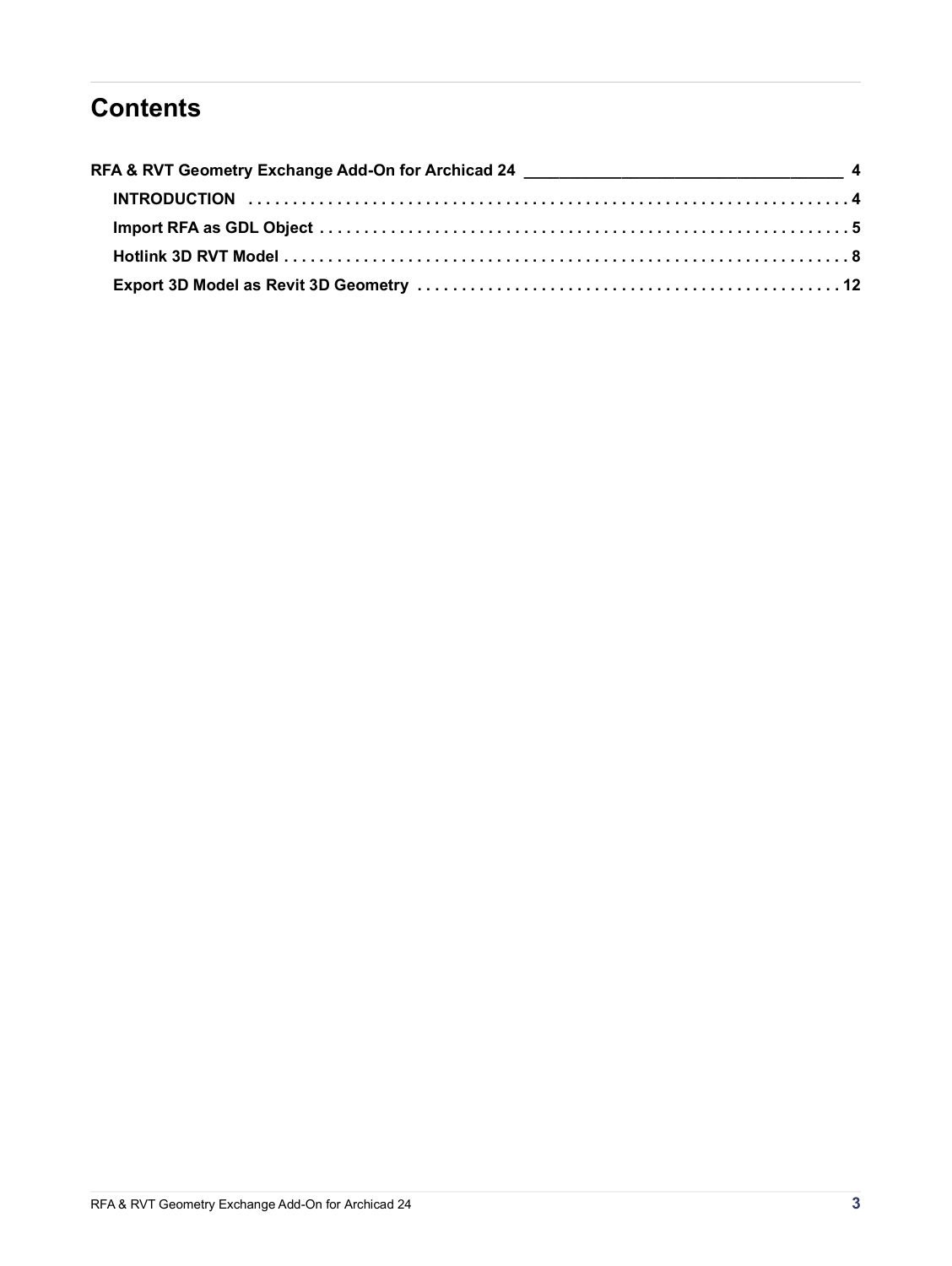# <span id="page-3-0"></span>**RFA & RVT Geometry Exchange Add-On for Archicad 24**

# <span id="page-3-1"></span>**INTRODUCTION**

Use the RFA & RVT Geometry Exchange Add-on to import and export 3D models via native Revit file formats: .RVT and .RFA.

**Note**: This feature is released as part of a stand-alone Archicad 24 add-on. The Archicad Action Center will notify you when the add-on becomes available.

- Import and export elements via Revit RVT files, with their precise geometry and parameters (as noneditable content), for coordination and model referencing purposes.
- Import Revit Families (RFA; mostly manufacturer content) to Archicad as Objects, Doors and Windows. The generated Archicad library items have the same precise geometry and all parameters (in non-editable mode) as those stored in RFA.
- RVT files can be accessed locally or via BIMcloud, using Hotlink or Publish functions.

Archicad uses the ODA Teigha BIM Engine, which imports RFA file versions 2015-2020.

The three Revit Exchange functions are described below:

**[Import RFA as GDL Object](#page-4-0) [Hotlink 3D RVT Model](#page-7-0) [Export 3D Model as Revit 3D Geometry](#page-11-0)**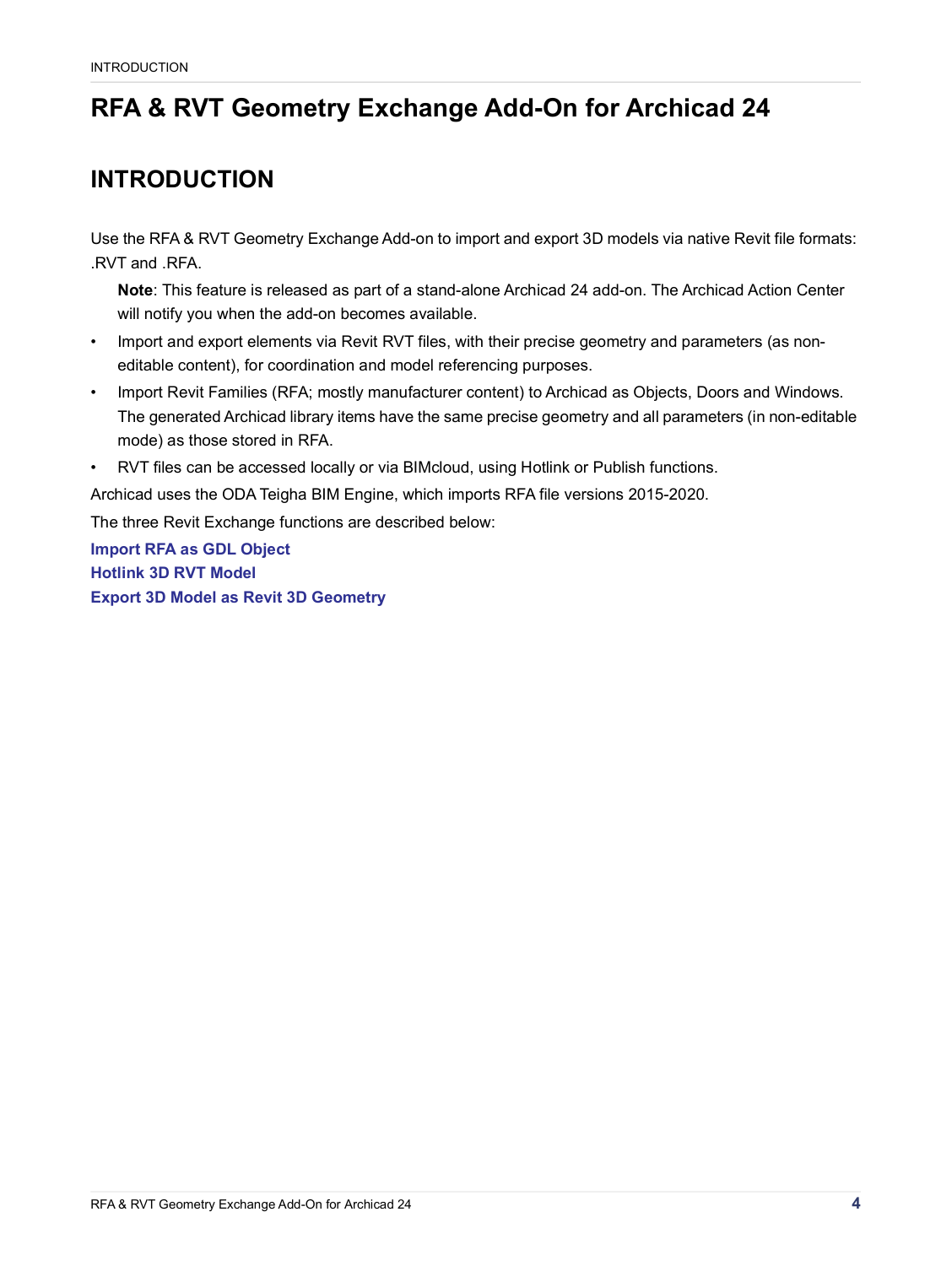### <span id="page-4-0"></span>**Import RFA as GDL Object**

This command imports a Revit Family (RFA) object (mostly manufacturer content) and generates a GDL Object, Door or Window having the same precise geometry and all parameters.

The resulting object will lose its editable parametric capabilities.

- **1.** Use **File > Libraries and Objects > Import RFA as GDL Object**.
- **2.** Browse for an RFA file to import, then click **Open**.
- **3.** In the appearing **Import RFA as GDL Object** dialog, customize the import options:

| Import RFA as GDL Object                            |                |  | ×             |  |  |  |
|-----------------------------------------------------|----------------|--|---------------|--|--|--|
| Import as Library Part Type:                        |                |  |               |  |  |  |
| Object (best match)                                 |                |  |               |  |  |  |
| Note: Imported Library Part will not be parametric. |                |  |               |  |  |  |
| Segmentation of Curved Geometry:                    |                |  |               |  |  |  |
|                                                     | Fewer Polygons |  | More Polygons |  |  |  |
|                                                     |                |  |               |  |  |  |

- **Import as Library Part Type:** Based on the Revit Family Category and Host Object Category, the Library Part type will automatically select the best match: Object, Door or Window. You may override the type here.
- **Segmentation of Curved Geometry:** Use the slider to set the level of geometric detail (polygon segmentation) at one of three levels. The more polygons, the larger the resulting object. It is recommended to keep this setting in the middle. If the object is too large, use Fewer Polygons. If the result is too segmented and rough, then use More Polygons. To check the Polygon count, download and install the Polycount add-on which is part of the Goodies package available at *<http://www.graphisoft.com/downloads/goodies/index.html>*
- **4.** Click **Import**.
	- The imported family object is converted to a GDL Object, Door or Window in the Archicad project from which you issued the Import command.
	- The generated GDL Object, Door or Window is placed into the project's Embedded Library. Use the Object, Door or Window tool to place it into the project.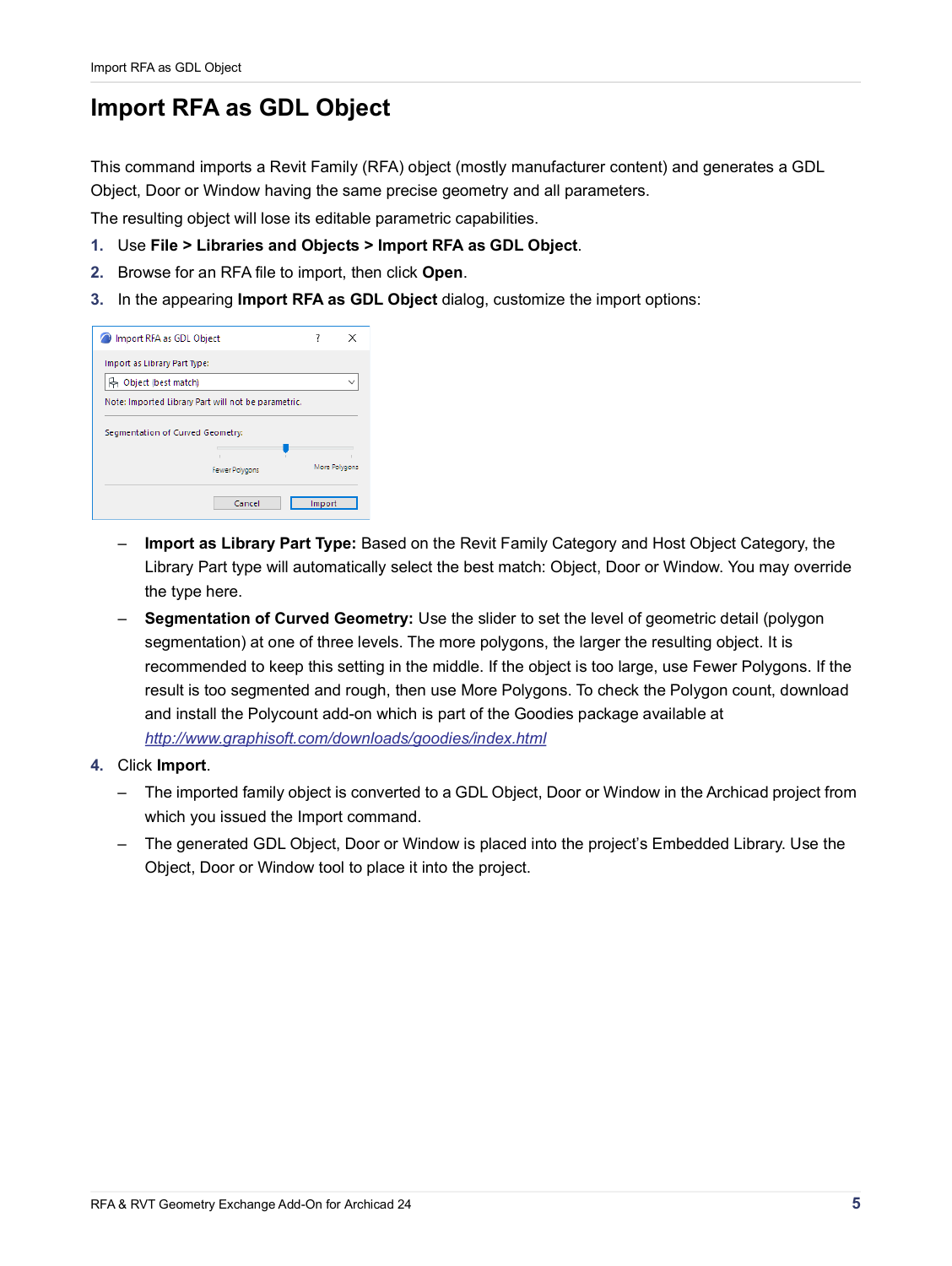#### **Imported Object: Custom Parameters in Archicad**

With the "Import as Object" option, the following parameters are created:

| Object Selection Settings                  |                            |    | ? | × |
|--------------------------------------------|----------------------------|----|---|---|
| <b>MainTest</b><br>Selected: 1 Editable: 1 |                            |    |   |   |
| <b>LET PREVIEW AND POSITIONING</b>         |                            |    |   |   |
| $\frac{1}{2}$ CUSTOM SETTINGS              |                            |    |   |   |
| <b>Edge Snapping</b>                       |                            | √  |   |   |
| <b>Enable Stretching</b>                   |                            |    |   |   |
| Rotation Angle (x axis)                    | œ                          |    |   |   |
| <b>T 2D REPRESENTATION</b>                 |                            |    |   |   |
| Projection Line Pen                        | $0.20$ mm                  | 4  |   |   |
| Fill Type                                  | Background                 |    |   |   |
| <b>Fill Pen</b>                            | 0 <sub>mm</sub>            | 19 |   |   |
| Fill Background Pen                        | 0 <sub>mm</sub>            | 19 |   |   |
| <b>SURFACES</b>                            |                            |    |   |   |
| Override Surface: Metal - Paint Fini       |                            | П  |   |   |
| <b>Override Surface: TestMaterial</b>      |                            | П  |   |   |
| Override Surface: Metal - Chrome           |                            | П  |   |   |
| <b>Override Surface: Glass</b>             |                            | □  |   |   |
| Override Surface: Metal - Powder C         |                            |    |   |   |
| <b>TRAMETERS</b>                           |                            |    |   |   |
| Family Category                            | <b>Specialty Equipment</b> |    |   |   |
| Length                                     | 2.184 m                    |    |   |   |
| OmniClass Number                           | 23.40.70.31.11             |    |   |   |
| Opaque                                     | True                       |    |   |   |
| TestLength                                 | 123.450 m                  |    |   |   |
| TestStringInstance                         | Some text                  |    |   |   |
| <b>URL</b>                                 | WWW.SOMEADDRESS.TEST       |    |   |   |
|                                            |                            |    |   |   |
|                                            |                            |    |   |   |
| <b>2</b> FLOOR PLAN AND SECTION            |                            |    |   |   |
| <b>MODEL</b>                               |                            |    |   |   |
| <b>CLASSIFICATION AND PROPERTIES</b>       |                            |    |   |   |
|                                            |                            |    |   |   |

- Edge Snapping, on or off.
- Enable Stretching: When on, Dimension 1, 2 and Height become enabled in the Preview and Positioning panel and can be graphically edited in the model. Stretching will distort the geometry.
- Rotation Angle (x axis): Rotate the object 0/90/180/270 degrees or a custom angle around the x axis.
- 2D Representation: Projection Line Pen, Fill Type and Fill Pens on Floor Plan.
- Surfaces: Allows override of individual embedded Surfaces.
- Parts Visibility by Category: Control the visibility of parts of the Object as defined by its RFA Categories
- Parameters: data as defined in the RFA file. This data is locked as read-only, and has no effect on the object's geometry.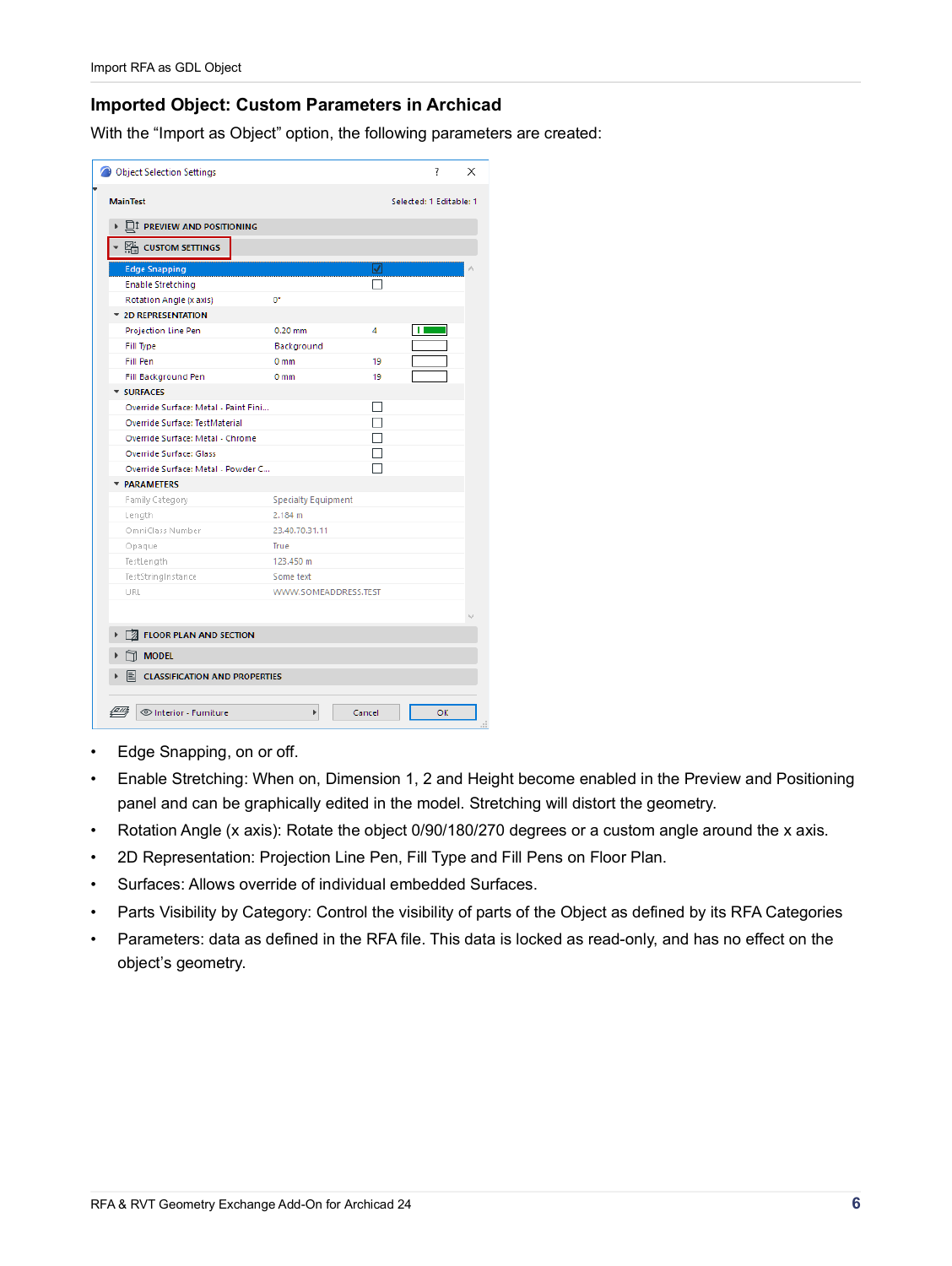#### **Imported Door or Window: Custom Parameters in Archicad**

| Window Selection Settings                 |                 |                | ?                       | × |
|-------------------------------------------|-----------------|----------------|-------------------------|---|
| <b>Window</b>                             |                 |                | Selected: 1 Editable: 1 |   |
| 同 PREVIEW AND POSITIONING                 |                 |                |                         |   |
| <b>SEE CUSTOM SETTINGS</b>                |                 |                |                         |   |
| <b>Edge Snapping</b>                      |                 | $\checkmark$   |                         |   |
| <b>Stretch Thickness</b>                  |                 | √              |                         |   |
| <b>Thickness</b>                          | 99              |                |                         |   |
| <b>2D REPRESENTATION</b>                  |                 |                |                         |   |
| Projection Line Pen                       | $0.18$ mm       | 3              |                         |   |
| Fill Type                                 | Background      |                |                         |   |
| Fill Pen                                  | 0 <sub>mm</sub> | 19             |                         |   |
| Fill Background Pen                       | 0 <sub>mm</sub> | 19             |                         |   |
| <b>Wall Contour Lines</b>                 |                 | ⊽              |                         |   |
| Wall Contour Line Type                    | Solid Line      |                |                         |   |
| Wall Contour Line Pen                     | $0.15$ mm       | 2.             |                         |   |
| <b>Wall End Lines</b>                     |                 | √              |                         |   |
| Wall End Line Type                        | Solid Line      |                |                         |   |
| Wall End Line Pen                         | $0.15$ mm       | $\overline{2}$ |                         |   |
| <b>SURFACES</b>                           |                 |                |                         |   |
| Override Surface: Vinyl - Simonton        |                 |                |                         |   |
| Override Surface: Glass - Simonton        |                 |                |                         |   |
| <b>PARAMETERS</b>                         |                 |                |                         |   |
|                                           |                 |                |                         |   |
| <b>FILE FLOOR PLAN AND SECTION</b>        |                 |                |                         |   |
| <b>Fig. DIMENSION MARKER</b>              |                 |                |                         |   |
| <b>TZV MARKER TEXT STYLE</b>              |                 |                |                         |   |
| <b>MARKER CUSTOM SETTINGS</b>             |                 |                |                         |   |
| <b>CLASSIFICATION AND PROPERTIES</b><br>E |                 |                |                         |   |

- Edge Snapping, on or off.
- Stretch Thickness: When on, enables you to modify the Thickness of the Door/Window (will stretch the geometry).
- 2D Representation: Projection Line Pen, Fill Type and Fill Pens on Floor Plan; Wall Contour Lines: can be turned on or off and set line type and pen; Wall End Lines can be turned on or off and set line type and pen.
- Surfaces: Allows override of individual embedded Surfaces.
- Parts Visibility by Category: Control the visibility of parts of the Door/Window based on their Revit Category. This option only appears if there are multiple Categories defined in the RFA.
- Parameters: Data as defined in the RFA file. This data is locked as read-only, and has no effect on the object's geometry.

**Note:** The 'Host Object' will be automatically filtered out during Import.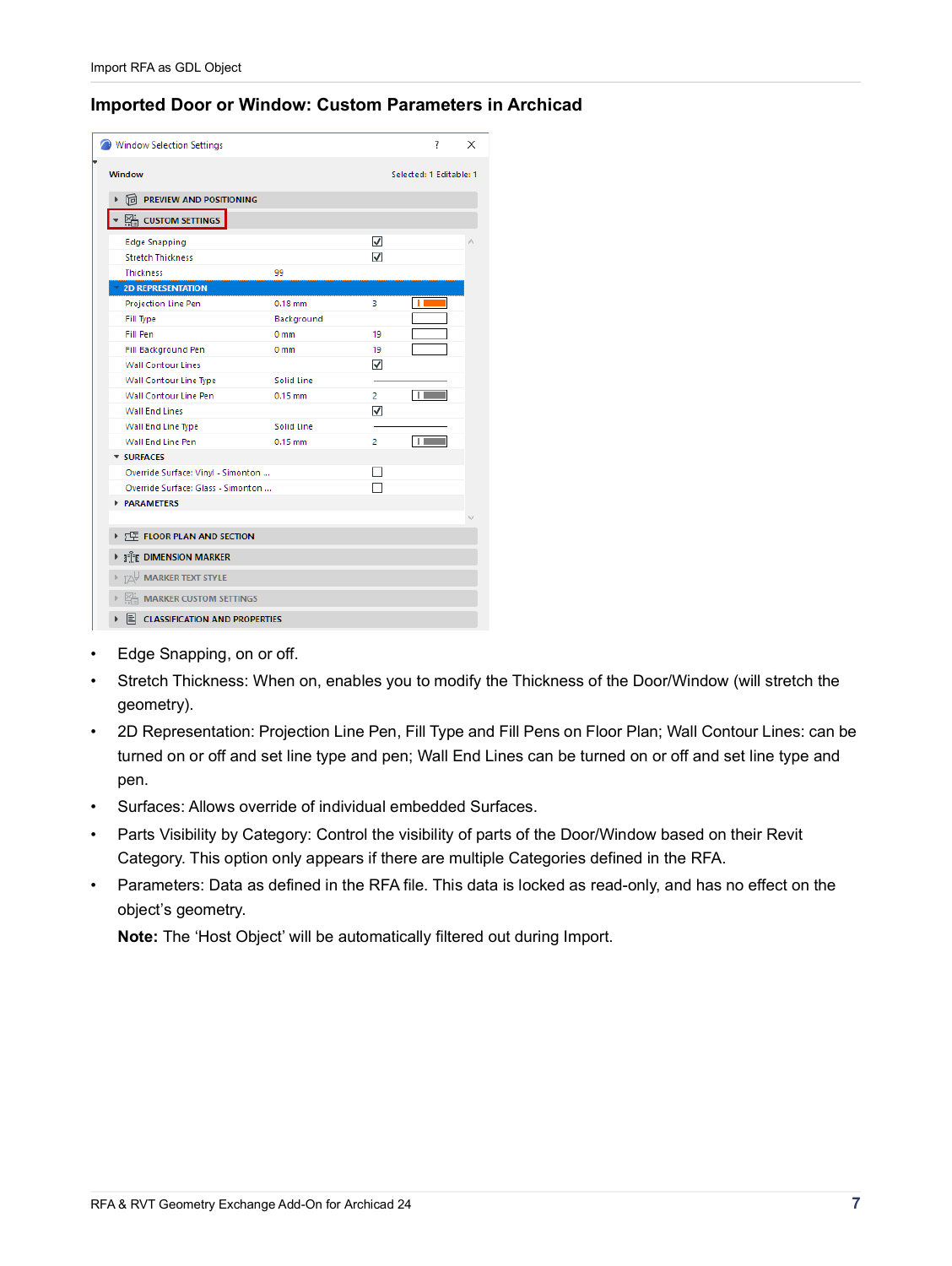### <span id="page-7-0"></span>**Hotlink 3D RVT Model**

Use this workflow to import 3D model elements from Revit RVT files, placing them as a Hotlink in Archicad. The resulting GDL objects use the precise geometries and properties, including true surface colors, of the imported elements.

Use the same workflow to place an RVT Hotlink as any other hotlink in Archicad.

When placing a new RVT Module, make sure to click the Settings button (from the New Hotlink Module dialog) to define how to handle the attributes and properties of the hotlinked RVT file. These options are detailed below.

- **1.** Use **File > External Content > Place Hotlink**.
- **2.** In the appearing Place Hotlink dialog box, click **Select Module**.
- **3.** From the **New Module** pop-up button, click **From File**.
- **4.** The **New Hotlink Module** dialog appears: browse for an RVT type file.
- **5.** Click **Settings**.

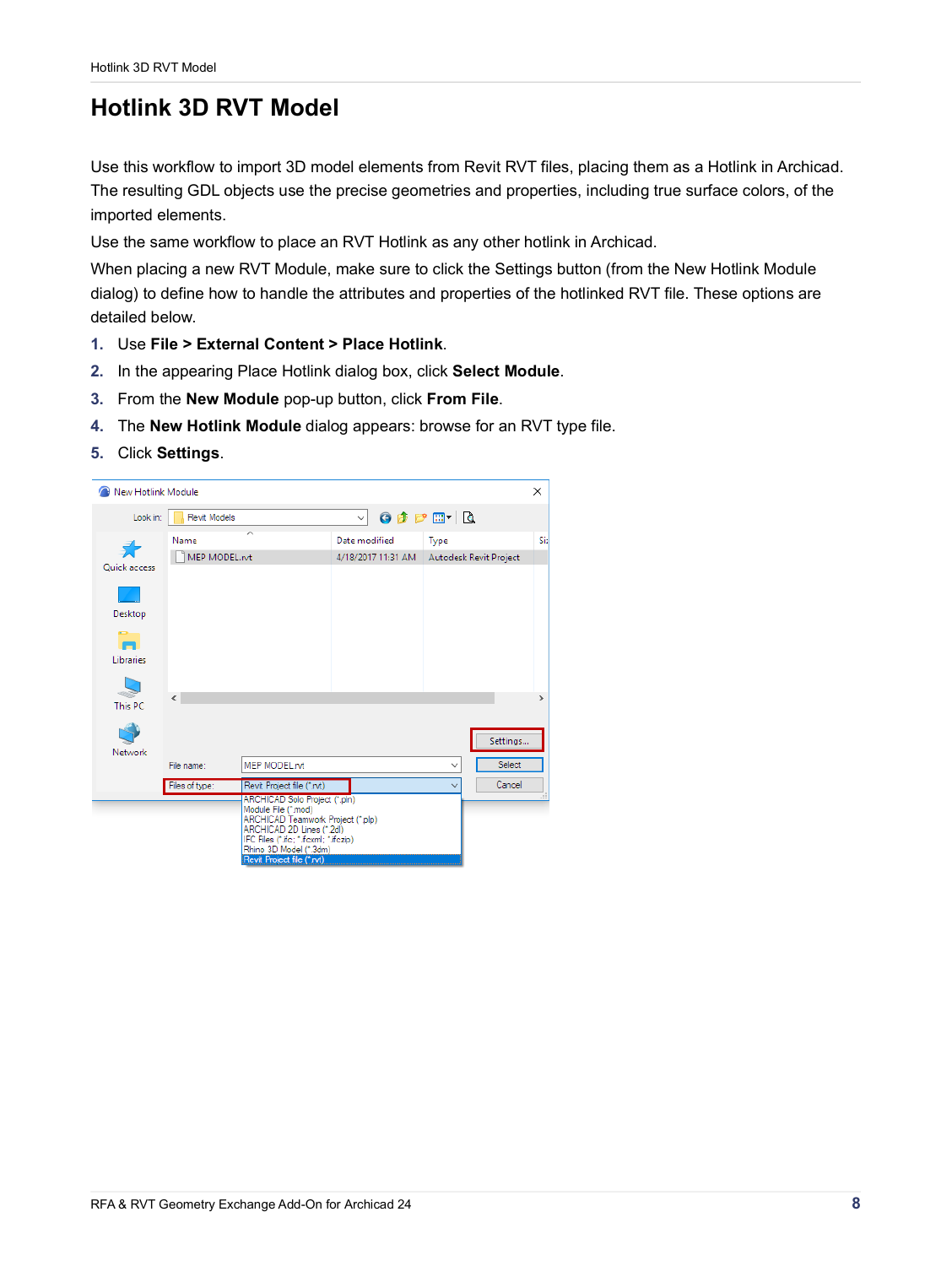**6.** The **RVT 3D Geometry Hotlink Options** dialog appears. Here, customize the import options:



#### **Building Materials and Surfaces**

Choose one of these two options for handling imported Revit Building Materials and Surfaces.

- **Generate Attributes:** Adds each Revit surface and material to the Archicad project as Surface and Building Material attributes, with an optional prefix to distinguish them in the Archicad attribute lists.
- **Use uniform Building Material:** Converts all Revit surfaces and materials to a single Building Material in Archicad. In this case, click the pop-up to choose a Building Material from the Archicad project. All generated Library Parts will use the selected Building Material. (Choose this if you want to avoid increasing the number of Archicad project Attributes.)

#### **Layers**

Choose one of these options for creating Layers for imported Revit Objects:

- **Generate Layers based on RVT Categories:** Places Objects onto Archicad Layers that correspond to Revit Categories. Use an optional extension to distinguish these Layers in the Archicad Layer list.
- **Use uniform Layer:** Places all imported Objects onto a single Archicad Layer. Enter a Layer name in the field. (If such a Layer already exists in the project, that Layer will be used; otherwise, a new Layer is created.)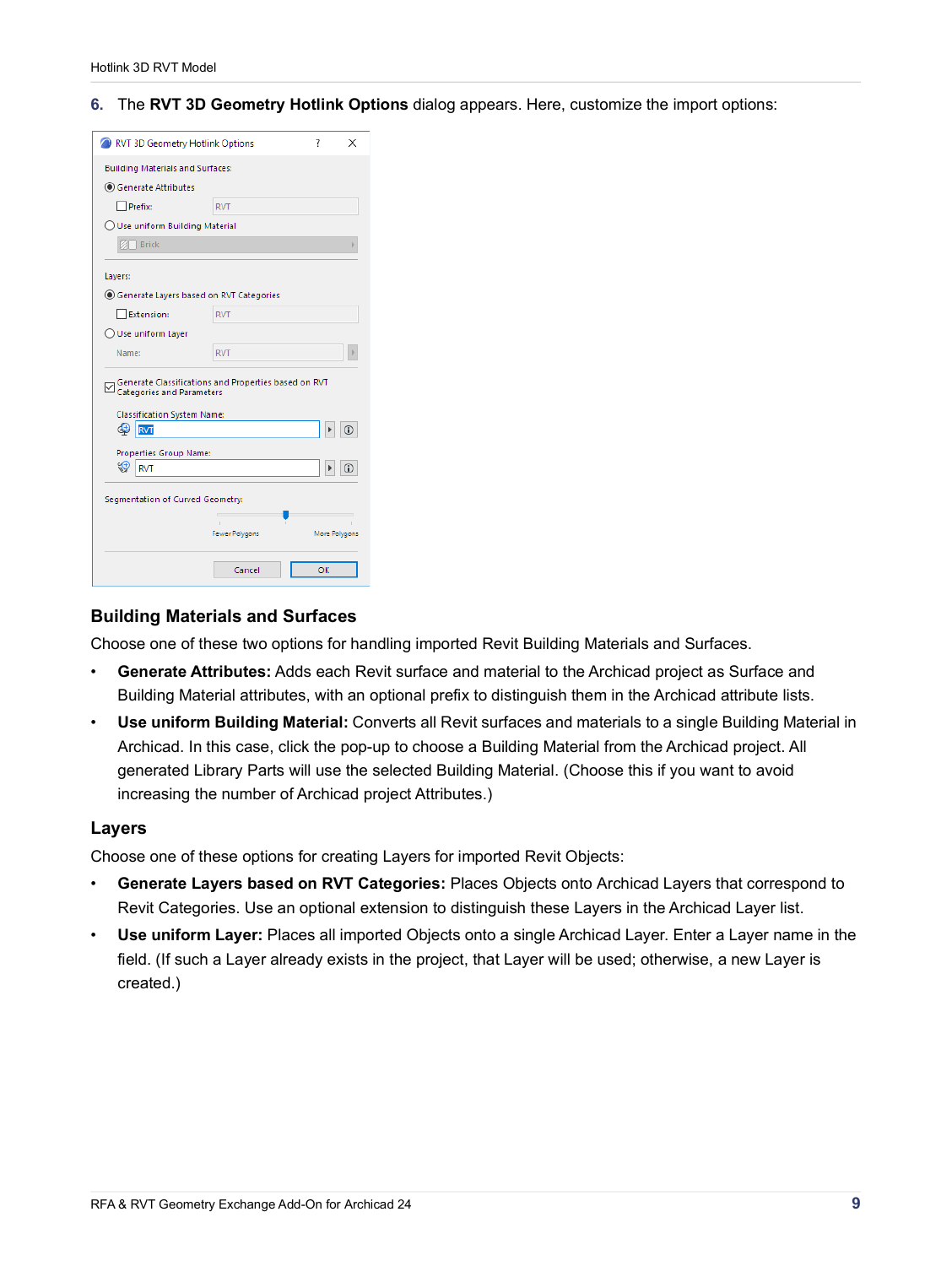#### **Classifications and Properties**

Check the box if you want to **Generate Classifications and Properties based on RVT Categories and Parameters.**

Revit Parameters (textual, numeric, and True/False only) are imported as Archicad Properties, in a Property Group using the name you define below.

• **Classification System Name:** Revit Categories are imported to Archicad as a Classification System, using the name you define here. (*All* Categories of the Revit project are recreated in Archicad - not just the ones assigned to the hotlinked content.)

The Classification System name will also use the Properties Group name you define below (e.g. RVT). Its Version is the version number of the RVT file format you have placed. (After import, you can see this data in Archicad's Classification Manager.)

• **Properties Group Name:** The imported parameters will be added to the Archicad project as a Property Group, using the Properties Group name you enter here (e.g. RVT). (After import, you can see this data in Archicad's Property Manager.)

**Note:** After hotlink, it is recommended to merge the newly added Classification System and its Properties into the Archicad host file.

#### **Segmentation of Curved Geometry**

Use the slider to set the level of geometric detail (polygon segmentation) at one of three levels. The more polygons, the larger the resulting object. It is recommended to keep this setting in the middle. If the object is too large, use Fewer Polygons. If the result is too segmented and rough, use More Polygons.

- **1.** Click **OK** to return to the New Hotlink Module, then click **Select**.
- **2.** The RVT 3D Geometry View dialog appears.

| RVT 3D Geometry View                      |    | ×            |
|-------------------------------------------|----|--------------|
| Select 3D View to Define Import Geometry: |    |              |
| (3D)                                      |    | $\checkmark$ |
| Cancel                                    | OK |              |

Choose a Revit 3D view (if there is more than one) from which to import the model elements. Archicad will create GDL objects based on the content of the selected view. Only Revit objects created in a 3D view of Revit can be imported to Archicad.

**3.** Click **Select** to return to the Place Hotlink dialog. The RVT file you selected is shown as the module to be placed.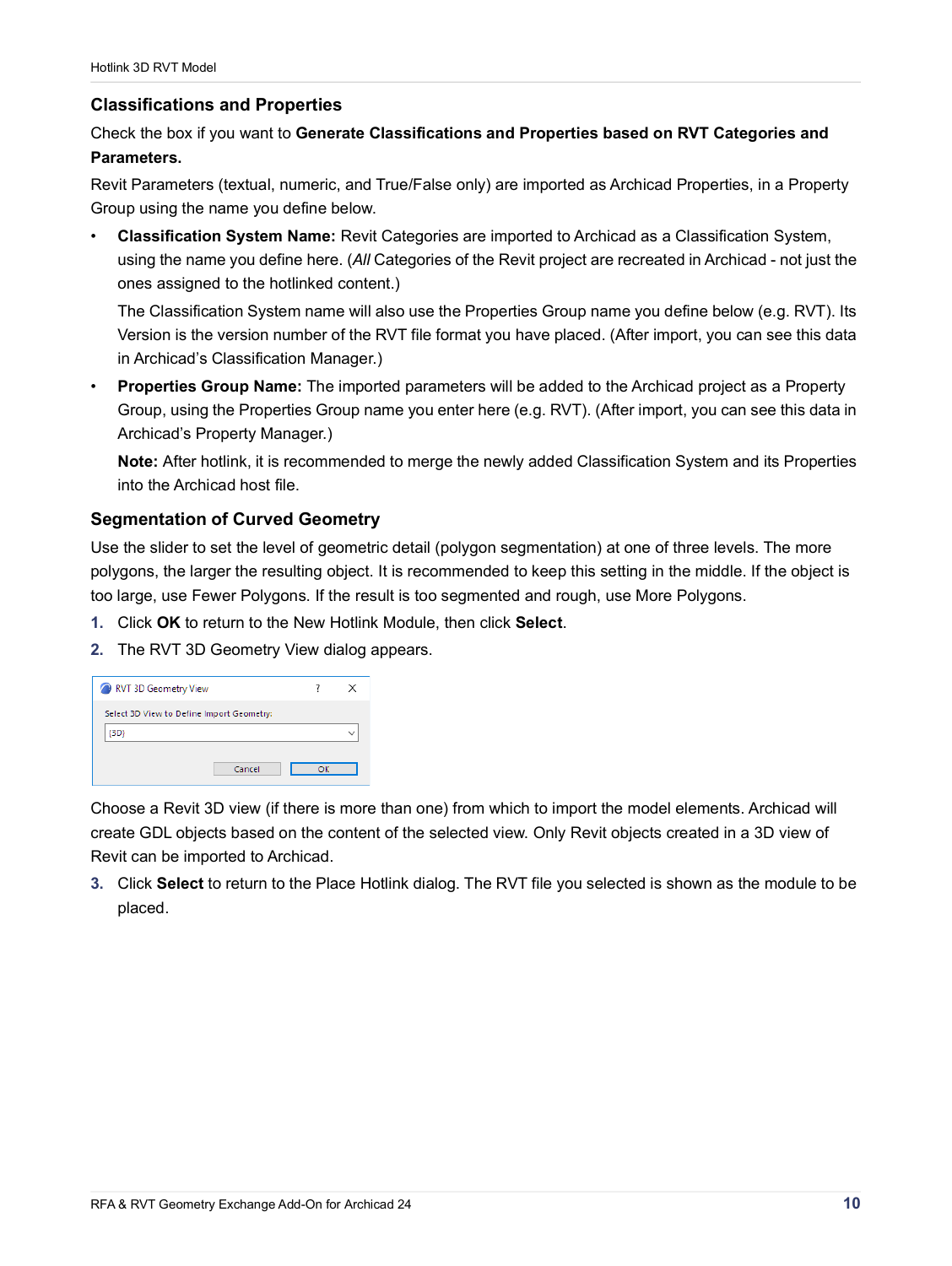**4.** For the Elements' Elevation option, make sure you choose **Keep Elevation as in Story Structure of Hotlink Source** (as shown below)**.** Otherwise, the imported model may "fall apart" when its elements are placed in a different story structure.

| <b>Place Hotlink</b>        |                      | ?<br>×                                                              |
|-----------------------------|----------------------|---------------------------------------------------------------------|
|                             |                      | Default                                                             |
| <b>MODULE</b>               |                      |                                                                     |
| …Ď<br>MEP MODEL.rvt         |                      | -23 All Stories {3D} (20200706_135611)                              |
| Source:                     |                      | C:\Documents\Revit Models\MEP MODEL.rvt                             |
| <b>Skip Nested Modules</b>  |                      | Change Module                                                       |
| <b>HOTLINK SETTINGS</b>     |                      |                                                                     |
| Master Layer:               | $\sqrt{\frac{2}{n}}$ | © Model Unit - Module                                               |
| Master ID:                  |                      |                                                                     |
| Orientation:                |                      | $\square$ $\blacksquare$ $\blacksquare$<br>$0.00^{\circ}$           |
|                             |                      | Adjust angle of fixed-angle elements to reflect<br>Hotlink rotation |
| Elements' Elevation:        |                      | ○ Adjust Elevation to Story Structure of Host Project               |
|                             |                      | E (a) Keep Elevation as in Story Structure of Hotlink<br>Source     |
| <b>Additional Offset:</b>   | $\mathbb{E}_{1}$     | $\circ$                                                             |
|                             |                      | Relink all Doors/Windows to Wall Base                               |
| <b>Top Linked Elements:</b> |                      | Adjust Height to Story Structure of Host Project                    |
|                             |                      | C Keep Height as in Story Structure of Hotlink Source               |
|                             |                      | Place Hotlink<br>Cancel                                             |

#### **5.** Click **Place Hotlink**.

- Elements of the imported Revit 3D view are converted to GDL Objects in the Archicad project.
- The objects are placed into the project's Embedded Library.

**Hint:** To view the RVT model file on its own, hotlink the file into an empty Archicad project.

*For general information on managing Hotlinks in Archicad, see [Hotlink Module Manager](https://helpcenter.graphisoft.com/user-guide-chapter/85614/).*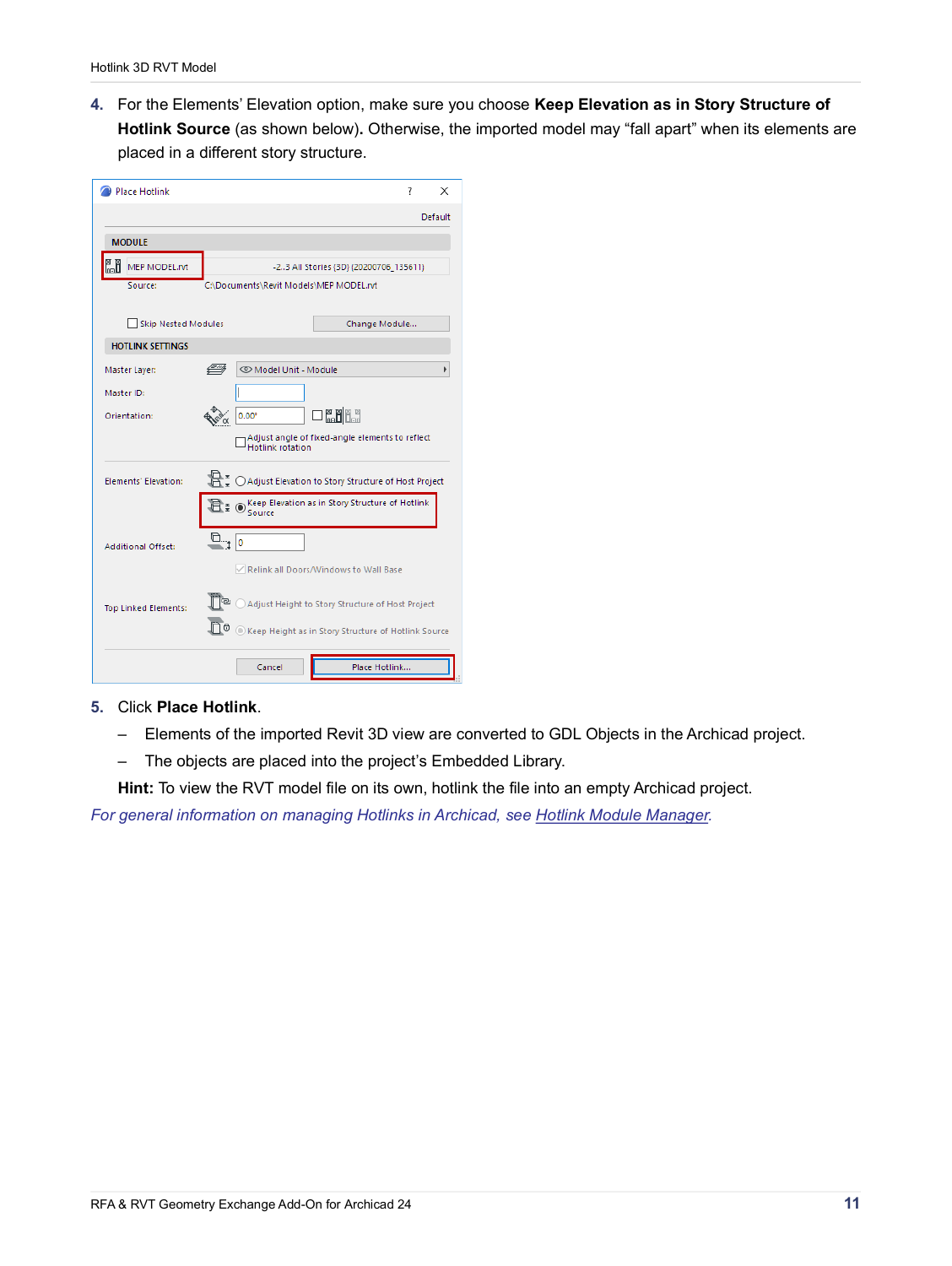### <span id="page-11-0"></span>**Export 3D Model as Revit 3D Geometry**

This command exports Archicad 3D model content to Revit, generating RVT objects with precise geometries (including true colors) and properties, in RVT file version 2020.

- **1.** .In Archicad, open the 3D window containing the view to export. The View Settings, including Partial Structure Display, affect the content of the exported object. Graphic Overrides are ignored.
- **2.** Do one of the following:
	- Use **File > Save As,** and choose the RVT file format.
	- Add the 3D View to a Publisher Set and set its format to Revit Project file.

| Save 3D              |                       |                            |                                     |                                 | ×             | Navigator - Publisher Set<br>×                                      |
|----------------------|-----------------------|----------------------------|-------------------------------------|---------------------------------|---------------|---------------------------------------------------------------------|
| Save in:             | Revit Models          |                            | $0$ $0$ $0$ $m$<br>$\checkmark$     |                                 |               | Ð<br>엳.<br>$\mathbb{F}_{\square}$<br>仾<br>و⊧<br>Revit view          |
| Quick access         | Name<br>MEP MODEL.rvt | $\wedge$                   | Date modified<br>4/18/2017 11:31 AM | Type<br>Autodesk Revit Project  | s             | Ryt Physical Model                                                  |
| Desktop<br>o.<br>G   |                       |                            |                                     |                                 |               | $F^{\bigoplus}$<br>×<br>▶ View Properties                           |
| Libraries<br>This PC | $\,<\,$               |                            |                                     |                                 | $\rightarrow$ | Format<br>$\overline{\phantom{0}}$<br>Revit Project file<br>Options |
| Network              | File name:            | MEP MODEL.rvt              |                                     | Options<br>Save<br>$\checkmark$ |               | Crop image to Zoom<br>$\blacktriangleright$<br>Created:             |
|                      | Save as type:         | Revit Project file (*.rvt) |                                     | Cancel<br>$\checkmark$          |               | $E \equiv \nu$<br>Publish                                           |

*Save the file as RVT, or Publish the view in RVT format*

**3.** Click **Options** to bring up the **Export 3D Model Options** dialog.



– **Export Properties and Classifications as properties:** Check this to include Classification and Properties data in the exported model. Since Revit does not support multiple classifications, use the options below to determine which properties (or classifications) to export.